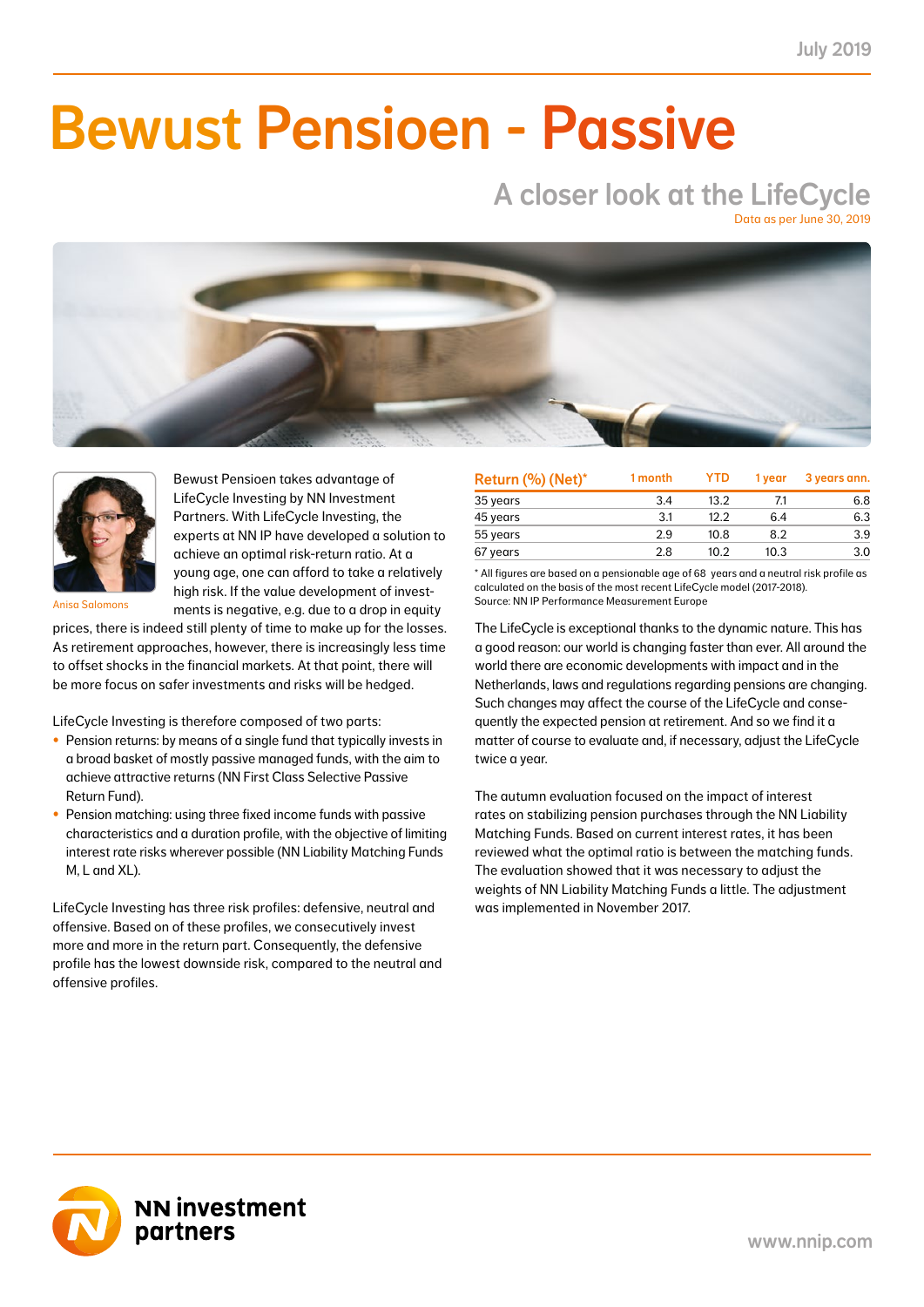## Bewust Pensioen - Passive (Defensive risk profile)

| <b>Bewust Pensioen - Passive (Defensive risk profile)</b>                                                                                                                                                                                                                                               |              |                                       |                                |                                            |                |              |              |              |              | Data as per June 30, 2019                                                                      |             |
|---------------------------------------------------------------------------------------------------------------------------------------------------------------------------------------------------------------------------------------------------------------------------------------------------------|--------------|---------------------------------------|--------------------------------|--------------------------------------------|----------------|--------------|--------------|--------------|--------------|------------------------------------------------------------------------------------------------|-------------|
| 35 years old<br>Net Return %                                                                                                                                                                                                                                                                            | 1 month      | <b>Return Contribution</b>            | 1 month Year to date<br>Return | <b>Year to date</b><br><b>Contribution</b> | 1 year         | 1 year       | 3 years      | 3 years      | 3 years      | 3 years<br>Return Contribution Return (ann) Contribution (ann) Return (cum) Contribution (cum) | Weight'     |
| <b>Pension Returns</b>                                                                                                                                                                                                                                                                                  |              |                                       |                                |                                            |                |              |              |              |              |                                                                                                |             |
| NN First Class Selective Passive Return Fund                                                                                                                                                                                                                                                            | 3.24         | 2.59                                  | 12.97                          | 10.37                                      | 5.93           | 4.96         | 7.33         | 5.85         | 23.64        | 18.68                                                                                          | 80.0        |
| <b>Pension Matching</b>                                                                                                                                                                                                                                                                                 |              |                                       |                                |                                            |                |              |              |              |              | 0.22                                                                                           |             |
| NN Liability Matching Fund M<br>NN Liability Matching Fund L                                                                                                                                                                                                                                            | 0.60<br>4.24 | 0.06<br>0.00                          | 2.07<br>16.35                  | 0.23<br>0.00                               | 2.65<br>19.37  | 0.28<br>0.00 | 0.62<br>2.67 | 0.07<br>0.00 | 1.87<br>8.21 | 0.00                                                                                           | 11.0<br>0.0 |
| NN Liability Matching Fund XL                                                                                                                                                                                                                                                                           | 9.21         | 0.86                                  | 32.08                          | 2.92                                       | 36.90          | 3.09         | 2.23         | 0.34         | 6.84         | 1.07                                                                                           | 9.0         |
| TOTAL                                                                                                                                                                                                                                                                                                   |              | 3.51                                  |                                | 13.51                                      |                | 8.33         |              | 6.25         |              | 19.96                                                                                          | 100%        |
|                                                                                                                                                                                                                                                                                                         |              |                                       |                                |                                            |                |              |              |              |              |                                                                                                |             |
| 45 years old<br>Net Return %                                                                                                                                                                                                                                                                            | 1 month      | 1 month<br><b>Return Contribution</b> | <b>Year to date</b><br>Return  | <b>Year to date</b><br><b>Contribution</b> | 1 year         | 1 year       | 3 years      | 3 years      | 3 years      | 3 years<br>Return Contribution Return (ann) Contribution (ann) Return (cum) Contribution (cum) | Weight'     |
| <b>Pension Returns</b>                                                                                                                                                                                                                                                                                  |              |                                       |                                |                                            |                |              |              |              |              |                                                                                                |             |
| NN First Class Selective Passive Return Fund                                                                                                                                                                                                                                                            | 3.24         | 2.43                                  | 12.97                          | 9.65                                       | 5.93           | 4.61         | 7.33         | 5.19         | 23.64        | 16.45                                                                                          | 75.0        |
| <b>Pension Matching</b>                                                                                                                                                                                                                                                                                 |              |                                       |                                |                                            |                |              |              |              |              |                                                                                                |             |
| NN Liability Matching Fund M                                                                                                                                                                                                                                                                            | 0.60         | 0.11                                  | 2.07                           | 0.39                                       | 2.65           | 0.47         | 0.62         | 0.09         | 1.87         | 0.27                                                                                           | 19.0        |
| NN Liability Matching Fund L<br>NN Liability Matching Fund XL                                                                                                                                                                                                                                           | 4.24<br>9.21 | 0.00<br>0.61                          | 16.35<br>32.08                 | 0.00<br>2.07                               | 19.37<br>36.90 | 0.00<br>2.19 | 2.67<br>2.23 | 0.00<br>0.33 | 8.21<br>6.84 | 0.00<br>1.03                                                                                   | 0.0<br>6.0  |
| TOTAL                                                                                                                                                                                                                                                                                                   |              | 3.15                                  |                                | 12.11                                      |                | 7.27         |              | 5.60         |              | 17.75                                                                                          | 100%        |
|                                                                                                                                                                                                                                                                                                         |              |                                       |                                |                                            |                |              |              |              |              |                                                                                                |             |
| 55 years old<br>Net Return %                                                                                                                                                                                                                                                                            | 1 month      | 1 month<br><b>Return Contribution</b> | <b>Year to date</b><br>Return  | <b>Year to date</b><br><b>Contribution</b> | 1 year         | 1 year       | 3 years      | 3 years      | 3 years      | 3 years<br>Return Contribution Return (ann) Contribution (ann) Return (cum) Contribution (cum) | Weight'     |
| <b>Pension Returns</b>                                                                                                                                                                                                                                                                                  |              |                                       |                                |                                            |                |              |              |              |              |                                                                                                |             |
| NN First Class Selective Passive Return Fund                                                                                                                                                                                                                                                            | 3.24         | 1.33                                  | 12.97                          | 5.21                                       | 5.93           | 2.54         | 7.33         | 2.69         | 23.64        | 8.35                                                                                           | 41.0        |
| <b>Pension Matching</b>                                                                                                                                                                                                                                                                                 |              |                                       |                                |                                            |                |              |              |              |              |                                                                                                |             |
| NN Liability Matching Fund M                                                                                                                                                                                                                                                                            | 0.60         | 0.23                                  | 2.07                           | 0.82                                       | 2.65           | 1.04         | 0.62         | 0.23         | 1.87         | 0.72                                                                                           | 39.0        |
| NN Liability Matching Fund L                                                                                                                                                                                                                                                                            | 4.24         | 0.42                                  | 16.35                          | 1.62                                       | 19.37          | 1.86         | 2.67         | 0.16         | 8.21         | 0.49                                                                                           | 10.0        |
| NN Liability Matching Fund XL                                                                                                                                                                                                                                                                           | 9.21         | 0.99                                  | 32.08                          | 3.22                                       | 36.90          | 3.55         | 2.23         | 0.37         | 6.84         | 1.15                                                                                           | 10.0        |
| <b>TOTAL</b>                                                                                                                                                                                                                                                                                            |              | 2.97                                  |                                | 10.87                                      |                | 8.99         |              | 3.45         |              | 10.71                                                                                          | 100%        |
| 67 years old<br>Net Return %                                                                                                                                                                                                                                                                            | 1 month      | 1 month<br><b>Return Contribution</b> | <b>Year to date</b><br>Return  | <b>Year to date</b><br><b>Contribution</b> | 1 year         | 1 year       | 3 years      | 3 years      | 3 years      | 3 years<br>Return Contribution Return (ann) Contribution (ann) Return (cum) Contribution (cum) | Weight'     |
| <b>Pension Returns</b>                                                                                                                                                                                                                                                                                  |              |                                       |                                |                                            |                |              |              |              |              |                                                                                                |             |
| NN First Class Selective Passive Return Fund                                                                                                                                                                                                                                                            | 3.24         | 0.65                                  | 12.97                          | 2.52                                       | 5.93           | 1.23         | 7.33         | 1.43         | 23.64        | 4.40                                                                                           | 20.0        |
| <b>Pension Matching</b>                                                                                                                                                                                                                                                                                 |              |                                       |                                |                                            |                |              |              |              |              |                                                                                                |             |
| NN Liability Matching Fund M                                                                                                                                                                                                                                                                            | 0.60         | 0.20                                  | 2.07                           | 0.78                                       | 2.65           | 1.01         | 0.62         | 0.23         | 1.87         | 0.72                                                                                           | 39.0        |
| NN Liability Matching Fund L                                                                                                                                                                                                                                                                            | 4.24         | 1.98                                  | 16.35                          | 6.94                                       | 19.37          | 8.04         | 2.67         | 1.24         | 8.21         | 3.82                                                                                           | 41.0        |
| NN Liability Matching Fund XL                                                                                                                                                                                                                                                                           | 9.21         | 0.00                                  | 32.08                          | 0.00                                       | 36.90          | 0.00         | 2.23         | 0.00         | 6.84         | 0.00                                                                                           | 0.0         |
| TOTAL                                                                                                                                                                                                                                                                                                   |              | 2.83                                  |                                | 10.24                                      |                | 10.28        |              | 2.90         |              | 8.94                                                                                           | 100%        |
| This means that the returns shown in the column 'year to date contribution' cannot exactly be derived from this report.<br>The contribution is the contribution to the total net return based on the current weights in the LifeCycle model (2017-2018)<br>Source: NN IP Performance Measurement Europe |              |                                       |                                |                                            |                |              |              |              |              |                                                                                                |             |
| <b>NN investment</b><br>partners                                                                                                                                                                                                                                                                        |              |                                       |                                |                                            |                |              |              |              |              |                                                                                                |             |

| 45 years old<br>Net Return %                 | Year to date<br>Year to date<br>1 month<br>3 years<br>1 month<br>3 years<br>1 year<br>l vear<br>Return Contribution Return (ann) Contribution (ann) Return (cum) Contribution (cum)<br><b>Return Contribution</b> |      |       |       |       | <b>Return</b><br><b>Contribution</b> | 3 years |      |       | 3 years | Weight* |
|----------------------------------------------|-------------------------------------------------------------------------------------------------------------------------------------------------------------------------------------------------------------------|------|-------|-------|-------|--------------------------------------|---------|------|-------|---------|---------|
|                                              |                                                                                                                                                                                                                   |      |       |       |       |                                      |         |      |       |         |         |
| <b>Pension Returns</b>                       |                                                                                                                                                                                                                   |      |       |       |       |                                      |         |      |       |         |         |
| NN First Class Selective Passive Return Fund | 3.24                                                                                                                                                                                                              | 2.43 | 12.97 | 9.65  | 5.93  | 4.61                                 | 7.33    | 5.19 | 23.64 | 16.45   | 75.0    |
| <b>Pension Matching</b>                      |                                                                                                                                                                                                                   |      |       |       |       |                                      |         |      |       |         |         |
| NN Liability Matching Fund M                 | 0.60                                                                                                                                                                                                              | 0.11 | 2.07  | 0.39  | 2.65  | 0.47                                 | 0.62    | 0.09 | 1.87  | 0.27    | 19.0    |
| NN Liability Matching Fund L                 | 4.24                                                                                                                                                                                                              | 0.00 | 16.35 | 0.00  | 19.37 | 0.00                                 | 2.67    | 0.00 | 8.21  | 0.00    | 0.0     |
| NN Liability Matching Fund XL                | 9.21                                                                                                                                                                                                              | 0.61 | 32.08 | 2.07  | 36.90 | 2.19                                 | 2.23    | 0.33 | 6.84  | 1.03    | 6.0     |
| <b>TOTAL</b>                                 |                                                                                                                                                                                                                   | 3.15 |       | 12.11 |       | 7.27                                 |         | 5.60 |       | 17.75   | 100%    |

| 55 years old                                 | 1 month | 1 month                    | Year to date  | <b>Year to date</b> | 1 year | l year | 3 years | 3 years | 3 years | 3 years                                                                             |         |
|----------------------------------------------|---------|----------------------------|---------------|---------------------|--------|--------|---------|---------|---------|-------------------------------------------------------------------------------------|---------|
| <b>Net Return %</b>                          |         | <b>Return Contribution</b> | <b>Return</b> | <b>Contribution</b> |        |        |         |         |         | Return Contribution Return (ann) Contribution (ann) Return (cum) Contribution (cum) | Weight* |
| <b>Pension Returns</b>                       |         |                            |               |                     |        |        |         |         |         |                                                                                     |         |
| NN First Class Selective Passive Return Fund | 3.24    | 1.33                       | 12.97         | 5.21                | 5.93   | 2.54   | 7.33    | 2.69    | 23.64   | 8.35                                                                                | 41.0    |
| <b>Pension Matching</b>                      |         |                            |               |                     |        |        |         |         |         |                                                                                     |         |
| NN Liability Matching Fund M                 | 0.60    | 0.23                       | 2.07          | 0.82                | 2.65   | 1.04   | 0.62    | 0.23    | 1.87    | 0.72                                                                                | 39.0    |
| NN Liability Matching Fund L                 | 4.24    | 0.42                       | 16.35         | 1.62                | 19.37  | 1.86   | 2.67    | 0.16    | 8.21    | 0.49                                                                                | 10.0    |
| NN Liability Matching Fund XL                | 9.21    | 0.99                       | 32.08         | 3.22                | 36.90  | 3.55   | 2.23    | 0.37    | 6.84    | 1.15                                                                                | 10.0    |
| <b>TOTAL</b>                                 |         | 2.97                       |               | 10.87               |        | 8.99   |         | 3.45    |         | 10.71                                                                               | 100%    |

| 67 years old<br>Net Return %                 | 1 month | 1 month<br><b>Return Contribution</b> | Year to date<br>Return | Year to date<br><b>Contribution</b> | 1 year | 1 vear | 3 years | 3 years | 3 years | 3 years<br>Return Contribution Return (ann) Contribution (ann) Return (cum) Contribution (cum) | Weight* |
|----------------------------------------------|---------|---------------------------------------|------------------------|-------------------------------------|--------|--------|---------|---------|---------|------------------------------------------------------------------------------------------------|---------|
| <b>Pension Returns</b>                       |         |                                       |                        |                                     |        |        |         |         |         |                                                                                                |         |
| NN First Class Selective Passive Return Fund | 3.24    | 0.65                                  | 12.97                  | 2.52                                | 5.93   | 1.23   | 7.33    | 1.43    | 23.64   | 4.40                                                                                           | 20.0    |
| <b>Pension Matching</b>                      |         |                                       |                        |                                     |        |        |         |         |         |                                                                                                |         |
| NN Liability Matching Fund M                 | 0.60    | 0.20                                  | 2.07                   | 0.78                                | 2.65   | 1.01   | 0.62    | 0.23    | 1.87    | 0.72                                                                                           | 39.0    |
| NN Liability Matching Fund L                 | 4.24    | 1.98                                  | 16.35                  | 6.94                                | 19.37  | 8.04   | 2.67    | 1.24    | 8.21    | 3.82                                                                                           | 41.0    |
| NN Liability Matching Fund XL                | 9.21    | 0.00                                  | 32.08                  | 0.00                                | 36.90  | 0.00   | 2.23    | 0.00    | 6.84    | 0.00                                                                                           | 0.0     |
| <b>TOTAL</b>                                 |         | 2.83                                  |                        | 10.24                               |        | 10.28  |         | 2.90    |         | 8.94                                                                                           | 100%    |

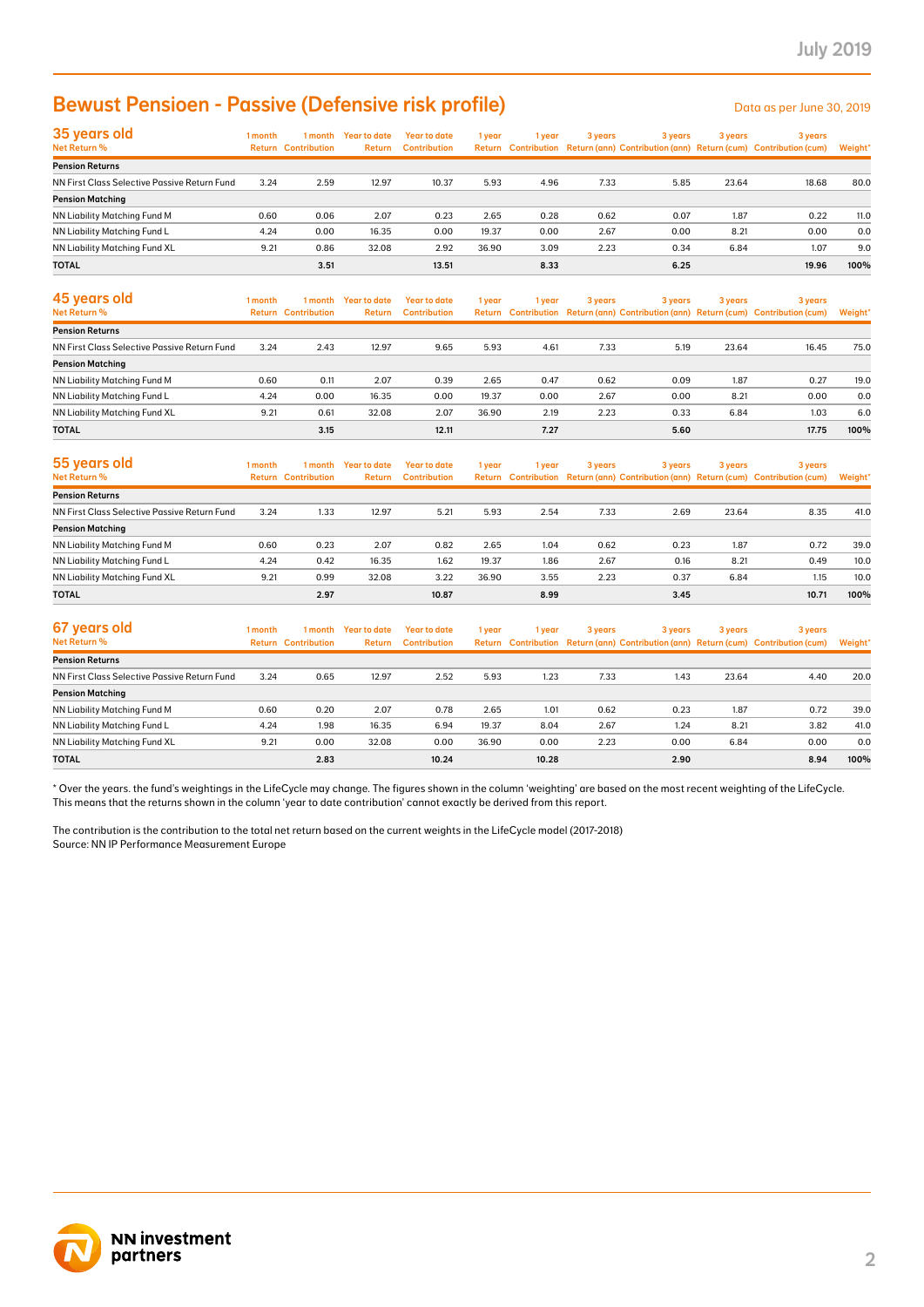### **Bewust Pensioen - Passive (Neutral risk profile)** Data as per June 30, 2019

| <b>Bewust Pensioen - Passive (Neutral risk profile)</b>                                                                                                                                                                                                                                                 |              |                                       |                                |                                            |               |                                      |              |              |              | Data as per June 30, 2019                                                                      |            |
|---------------------------------------------------------------------------------------------------------------------------------------------------------------------------------------------------------------------------------------------------------------------------------------------------------|--------------|---------------------------------------|--------------------------------|--------------------------------------------|---------------|--------------------------------------|--------------|--------------|--------------|------------------------------------------------------------------------------------------------|------------|
| 35 years old<br>Net Return %                                                                                                                                                                                                                                                                            | 1 month      | <b>Return Contribution</b>            | 1 month Year to date<br>Return | <b>Year to date</b><br><b>Contribution</b> | 1 year        | 1 year                               | 3 years      | 3 years      | 3 years      | 3 years<br>Return Contribution Return (ann) Contribution (ann) Return (cum) Contribution (cum) | Weight'    |
| <b>Pension Returns</b>                                                                                                                                                                                                                                                                                  |              |                                       |                                |                                            |               |                                      |              |              |              |                                                                                                |            |
| NN First Class Selective Passive Return Fund                                                                                                                                                                                                                                                            | 3.24         | 2.92                                  | 12.97                          | 11.67                                      | 5.93          | 5.49                                 | 7.33         | 6.59         | 23.64        | 21.16                                                                                          | 90.0       |
| <b>Pension Matching</b>                                                                                                                                                                                                                                                                                 |              |                                       |                                |                                            |               |                                      |              |              |              |                                                                                                |            |
| NN Liability Matching Fund M<br>NN Liability Matching Fund L                                                                                                                                                                                                                                            | 0.60<br>4.24 | 0.03<br>0.00                          | 2.07<br>16.35                  | 0.11<br>0.00                               | 2.65<br>19.37 | 0.13<br>0.00                         | 0.62<br>2.67 | 0.03<br>0.00 | 1.87<br>8.21 | 0.11<br>0.00                                                                                   | 5.5<br>0.0 |
| NN Liability Matching Fund XL                                                                                                                                                                                                                                                                           | 9.21         | 0.43                                  | 32.08                          | 1.45                                       | 36.90         | 1.51                                 | 2.23         | 0.17         | 6.84         | 0.54                                                                                           | 4.5        |
| TOTAL                                                                                                                                                                                                                                                                                                   |              | 3.38                                  |                                | 13.24                                      |               | 7.13                                 |              | 6.80         |              | 21.80                                                                                          | 100%       |
| 45 years old<br>Net Return %                                                                                                                                                                                                                                                                            | 1 month      | 1 month<br><b>Return Contribution</b> | <b>Year to date</b><br>Return  | <b>Year to date</b><br><b>Contribution</b> | 1 year        | 1 year                               | 3 years      | 3 years      | 3 years      | 3 years<br>Return Contribution Return (ann) Contribution (ann) Return (cum) Contribution (cum) | Weight'    |
| <b>Pension Returns</b>                                                                                                                                                                                                                                                                                  |              |                                       |                                |                                            |               |                                      |              |              |              |                                                                                                |            |
| NN First Class Selective Passive Return Fund                                                                                                                                                                                                                                                            | 3.24         | 2.76                                  | 12.97                          | 10.99                                      | 5.93          | 5.16                                 | 7.33         | 6.10         | 23.64        | 19.47                                                                                          | 85.0       |
| <b>Pension Matching</b>                                                                                                                                                                                                                                                                                 |              |                                       |                                |                                            |               |                                      |              |              |              |                                                                                                |            |
| NN Liability Matching Fund M                                                                                                                                                                                                                                                                            | 0.60         | 0.07                                  | 2.07                           | 0.25                                       | 2.65          | 0.30                                 | 0.62         | 0.06         | 1.87         | 0.20                                                                                           | 12.0       |
| NN Liability Matching Fund L                                                                                                                                                                                                                                                                            | 4.24         | 0.00                                  | 16.35                          | 0.00                                       | 19.37         | 0.00                                 | 2.67         | 0.00         | 8.21         | 0.00                                                                                           | 0.0        |
| NN Liability Matching Fund XL                                                                                                                                                                                                                                                                           | 9.21         | 0.28                                  | 32.08                          | 0.93                                       | 36.90         | 0.97                                 | 2.23         | 0.14         | 6.84         | 0.43                                                                                           | 3.0        |
| <b>TOTAL</b>                                                                                                                                                                                                                                                                                            |              | 3.11                                  |                                | 12.17                                      |               | 6.42                                 |              | 6.30         |              | 20.11                                                                                          | 100%       |
| 55 years old<br>Net Return %                                                                                                                                                                                                                                                                            | 1 month      | 1 month<br><b>Return Contribution</b> | <b>Year to date</b><br>Return  | <b>Year to date</b><br><b>Contribution</b> | 1 year        | 1 year<br><b>Return Contribution</b> | 3 years      | 3 years      | 3 years      | 3 years<br>Return (ann) Contribution (ann) Return (cum) Contribution (cum)                     | Weight'    |
| <b>Pension Returns</b>                                                                                                                                                                                                                                                                                  |              |                                       |                                |                                            |               |                                      |              |              |              |                                                                                                |            |
| NN First Class Selective Passive Return Fund                                                                                                                                                                                                                                                            | 3.24         | 1.61                                  | 12.97                          | 6.32                                       | 5.93          | 3.07                                 | 7.33         | 3.37         | 23.64        | 10.51                                                                                          | 50.0       |
| <b>Pension Matching</b>                                                                                                                                                                                                                                                                                 |              |                                       |                                |                                            |               |                                      |              |              |              |                                                                                                |            |
| NN Liability Matching Fund M                                                                                                                                                                                                                                                                            | 0.60         | 0.21                                  | 2.07                           | 0.73                                       | 2.65          | 0.91                                 | 0.62         | 0.22         | 1.87         | 0.68                                                                                           | 35.0       |
| NN Liability Matching Fund L                                                                                                                                                                                                                                                                            | 4.24         | 0.34                                  | 16.35                          | 1.31                                       | 19.37         | 1.49                                 | 2.67         | 0.09         | 8.21         | 0.29                                                                                           | 8.0        |
| NN Liability Matching Fund XL                                                                                                                                                                                                                                                                           | 9.21         | 0.76                                  | 32.08                          | 2.46                                       | 36.90         | 2.69                                 | 2.23         | 0.23         | 6.84         | 0.72                                                                                           | 7.0        |
| <b>TOTAL</b>                                                                                                                                                                                                                                                                                            |              | 2.91                                  |                                | 10.82                                      |               | 8.16                                 |              | 3.91         |              | 12.20                                                                                          | 100%       |
| 67 years old<br>Net Return %                                                                                                                                                                                                                                                                            | 1 month      | 1 month<br><b>Return Contribution</b> | <b>Year to date</b><br>Return  | <b>Year to date</b><br><b>Contribution</b> | 1 year        | 1 year                               | 3 years      | 3 years      | 3 years      | 3 years<br>Return Contribution Return (ann) Contribution (ann) Return (cum) Contribution (cum) | Weight*    |
| <b>Pension Returns</b>                                                                                                                                                                                                                                                                                  |              |                                       |                                |                                            |               |                                      |              |              |              |                                                                                                |            |
| NN First Class Selective Passive Return Fund                                                                                                                                                                                                                                                            | 3.24         | 0.65                                  | 12.97                          | 2.52                                       | 5.93          | 1.23                                 | 7.33         | 1.52         | 23.64        | 4.70                                                                                           | 20.0       |
| <b>Pension Matching</b>                                                                                                                                                                                                                                                                                 |              |                                       |                                |                                            |               |                                      |              |              |              |                                                                                                |            |
| NN Liability Matching Fund M                                                                                                                                                                                                                                                                            | 0.60         | 0.20                                  | 2.07                           | 0.78                                       | 2.65          | 1.01                                 | 0.62         | 0.25         | 1.87         | 0.77                                                                                           | 39.0       |
| NN Liability Matching Fund L                                                                                                                                                                                                                                                                            | 4.24         | 1.98                                  | 16.35                          | 6.94                                       | 19.37         | 8.04                                 | 2.67         | 1.21         | 8.21         | 3.75                                                                                           | 41.0       |
| NN Liability Matching Fund XL                                                                                                                                                                                                                                                                           | 9.21         | 0.00                                  | 32.08                          | 0.00                                       | 36.90         | 0.00                                 | 2.23         | 0.00         | 6.84         | 0.00                                                                                           | 0.0        |
| TOTAL                                                                                                                                                                                                                                                                                                   |              | 2.83                                  |                                | 10.24                                      |               | 10.28                                |              | 2.98         |              | 9.21                                                                                           | 100%       |
| This means that the returns shown in the column 'year to date contribution' cannot exactly be derived from this report.<br>The contribution is the contribution to the total net return based on the current weights in the LifeCycle model (2017-2018)<br>Source: NN IP Performance Measurement Europe |              |                                       |                                |                                            |               |                                      |              |              |              |                                                                                                |            |
|                                                                                                                                                                                                                                                                                                         |              |                                       |                                |                                            |               |                                      |              |              |              |                                                                                                |            |

| 45 years old<br>Net Return %                 | 1 month | 1 month<br><b>Return Contribution</b> | Year to date<br>Return | Year to date<br><b>Contribution</b> | 1 year | 1 vear | 3 years | 3 years | 3 years | 3 years<br>Return Contribution Return (ann) Contribution (ann) Return (cum) Contribution (cum) | Weight* |
|----------------------------------------------|---------|---------------------------------------|------------------------|-------------------------------------|--------|--------|---------|---------|---------|------------------------------------------------------------------------------------------------|---------|
| <b>Pension Returns</b>                       |         |                                       |                        |                                     |        |        |         |         |         |                                                                                                |         |
| NN First Class Selective Passive Return Fund | 3.24    | 2.76                                  | 12.97                  | 10.99                               | 5.93   | 5.16   | 7.33    | 6.10    | 23.64   | 19.47                                                                                          | 85.0    |
| <b>Pension Matching</b>                      |         |                                       |                        |                                     |        |        |         |         |         |                                                                                                |         |
| NN Liability Matching Fund M                 | 0.60    | 0.07                                  | 2.07                   | 0.25                                | 2.65   | 0.30   | 0.62    | 0.06    | 1.87    | 0.20                                                                                           | 12.0    |
| NN Liability Matching Fund L                 | 4.24    | 0.00                                  | 16.35                  | 0.00                                | 19.37  | 0.00   | 2.67    | 0.00    | 8.21    | 0.00                                                                                           | 0.0     |
| NN Liability Matching Fund XL                | 9.21    | 0.28                                  | 32.08                  | 0.93                                | 36.90  | 0.97   | 2.23    | 0.14    | 6.84    | 0.43                                                                                           | 3.0     |
| <b>TOTAL</b>                                 |         | 3.11                                  |                        | 12.17                               |        | 6.42   |         | 6.30    |         | 20.11                                                                                          | 100%    |

| 55 years old                                 | 1 month | 1 month                    | <b>Year to date</b> | Year to date        | 1 year | l year | 3 years | 3 years | 3 years | 3 years                                                                             |         |
|----------------------------------------------|---------|----------------------------|---------------------|---------------------|--------|--------|---------|---------|---------|-------------------------------------------------------------------------------------|---------|
| Net Return %                                 |         | <b>Return Contribution</b> | <b>Return</b>       | <b>Contribution</b> |        |        |         |         |         | Return Contribution Return (ann) Contribution (ann) Return (cum) Contribution (cum) | Weight* |
| <b>Pension Returns</b>                       |         |                            |                     |                     |        |        |         |         |         |                                                                                     |         |
| NN First Class Selective Passive Return Fund | 3.24    | 1.61                       | 12.97               | 6.32                | 5.93   | 3.07   | 7.33    | 3.37    | 23.64   | 10.51                                                                               | 50.0    |
| <b>Pension Matching</b>                      |         |                            |                     |                     |        |        |         |         |         |                                                                                     |         |
| NN Liability Matching Fund M                 | 0.60    | 0.21                       | 2.07                | 0.73                | 2.65   | 0.91   | 0.62    | 0.22    | 1.87    | 0.68                                                                                | 35.0    |
| NN Liability Matching Fund L                 | 4.24    | 0.34                       | 16.35               | 1.31                | 19.37  | 1.49   | 2.67    | 0.09    | 8.21    | 0.29                                                                                | 8.0     |
| NN Liability Matching Fund XL                | 9.21    | 0.76                       | 32.08               | 2.46                | 36.90  | 2.69   | 2.23    | 0.23    | 6.84    | 0.72                                                                                | 7.0     |
| <b>TOTAL</b>                                 |         | 2.91                       |                     | 10.82               |        | 8.16   |         | 3.91    |         | 12.20                                                                               | 100%    |

| 67 years old<br>Net Return %                 | 1 month | 1 month<br><b>Return Contribution</b> | Year to date<br>Return | Year to date<br><b>Contribution</b> | 1 year | 1 vear | 3 years | 3 years | 3 years | 3 years<br>Return Contribution Return (ann) Contribution (ann) Return (cum) Contribution (cum) | Weight* |
|----------------------------------------------|---------|---------------------------------------|------------------------|-------------------------------------|--------|--------|---------|---------|---------|------------------------------------------------------------------------------------------------|---------|
| <b>Pension Returns</b>                       |         |                                       |                        |                                     |        |        |         |         |         |                                                                                                |         |
| NN First Class Selective Passive Return Fund | 3.24    | 0.65                                  | 12.97                  | 2.52                                | 5.93   | 1.23   | 7.33    | 1.52    | 23.64   | 4.70                                                                                           | 20.0    |
| <b>Pension Matching</b>                      |         |                                       |                        |                                     |        |        |         |         |         |                                                                                                |         |
| NN Liability Matching Fund M                 | 0.60    | 0.20                                  | 2.07                   | 0.78                                | 2.65   | 1.01   | 0.62    | 0.25    | 1.87    | 0.77                                                                                           | 39.0    |
| NN Liability Matching Fund L                 | 4.24    | 1.98                                  | 16.35                  | 6.94                                | 19.37  | 8.04   | 2.67    | 1.21    | 8.21    | 3.75                                                                                           | 41.0    |
| NN Liability Matching Fund XL                | 9.21    | 0.00                                  | 32.08                  | 0.00                                | 36.90  | 0.00   | 2.23    | 0.00    | 6.84    | 0.00                                                                                           | 0.0     |
| <b>TOTAL</b>                                 |         | 2.83                                  |                        | 10.24                               |        | 10.28  |         | 2.98    |         | 9.21                                                                                           | 100%    |